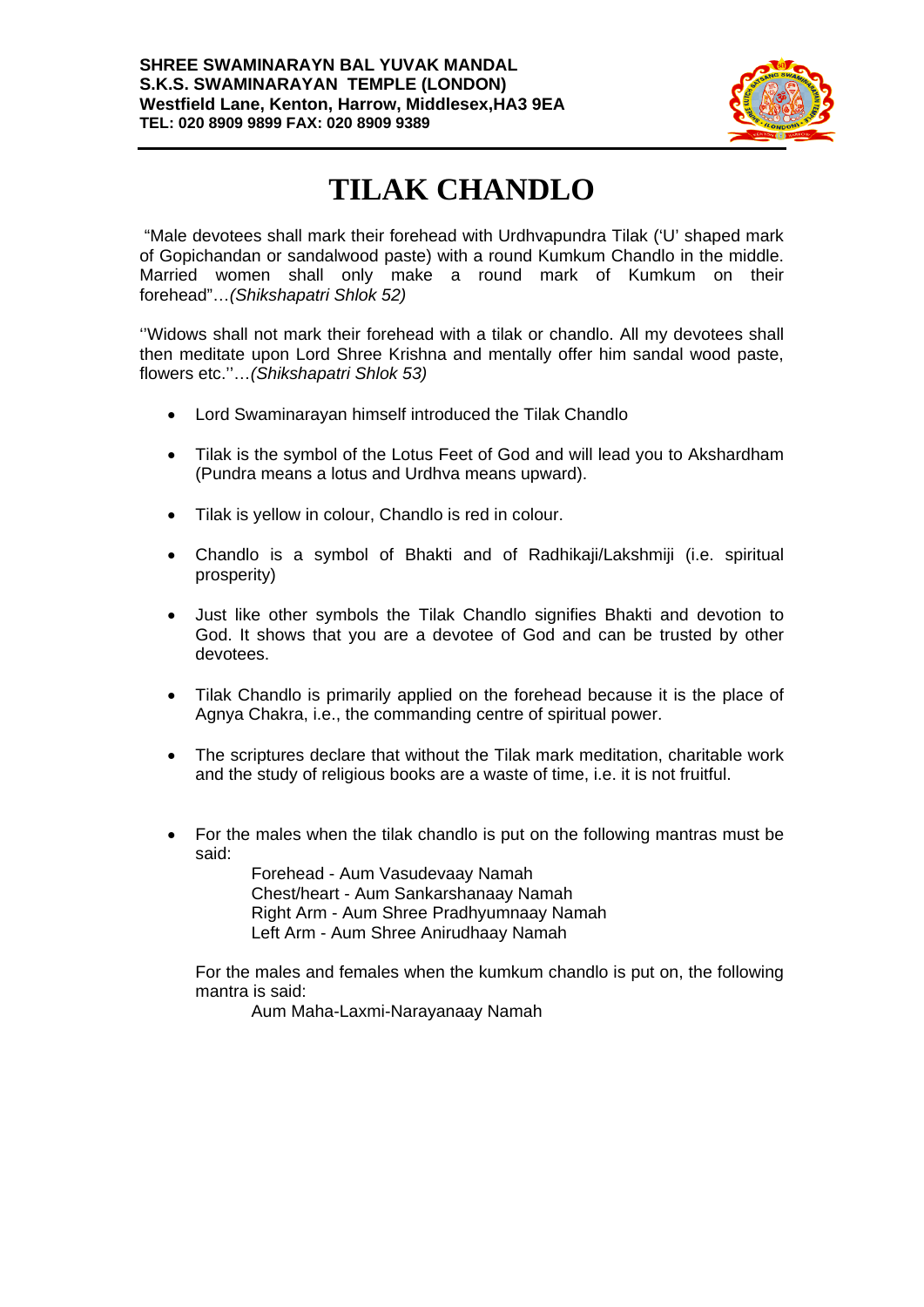

## **MALA**

Many years ago, Saints were asking devotees to say God's name many hundreds of times a day. It was difficult to keep count; as a result the Mala was introduced to help keep a count.

Mala is a form of Bhakti. Therefore, when we do Mala we should surrender ourselves to God. Other major religions also have an equivalent of the Mala, which are known by different names.

- Mala has 108, ideally Tulsi, beads representing the 108 names of God Jana Mangal Stotram.
- Mala helps concentrate our mind on God and get rid of worldly thoughts from our mind.
- The Gaumukhi (cloth bag) is used to keep the Mala clean.

## **How to do Mala**

- Hold the Mala in the Middle Section, of your Second (longest) Finger, of your Right Hand
- Each bead is moved one-by-one, by the right thumb, towards yourself
- When doing mala, one should keep the index finger away from the mala, as it is considered impure; this is why it is left on its own.
- For each bead moved, you should recite 'Jay Swaminarayan', clearly and carefully.
- When the large bead (Sumaro/Mer) is reached, the Mala should be reversed (not crossed over) and restarted using the right hand's second finger and thumb only.
- According to scriptures, the solar system revolves around Mount Meru, therefore when doing Mala, when we reach the Mer, we touch it and return in the opposite direction but do not cross it.
- The Mala should not be rushed and the beads should not be skipped.
- To maintain the purity of the Mala, it should not touch your feet, the floor etc. In the absence of a Gaumukhi, the Mala can be worn around the neck rather than be carried in dirty pockets.